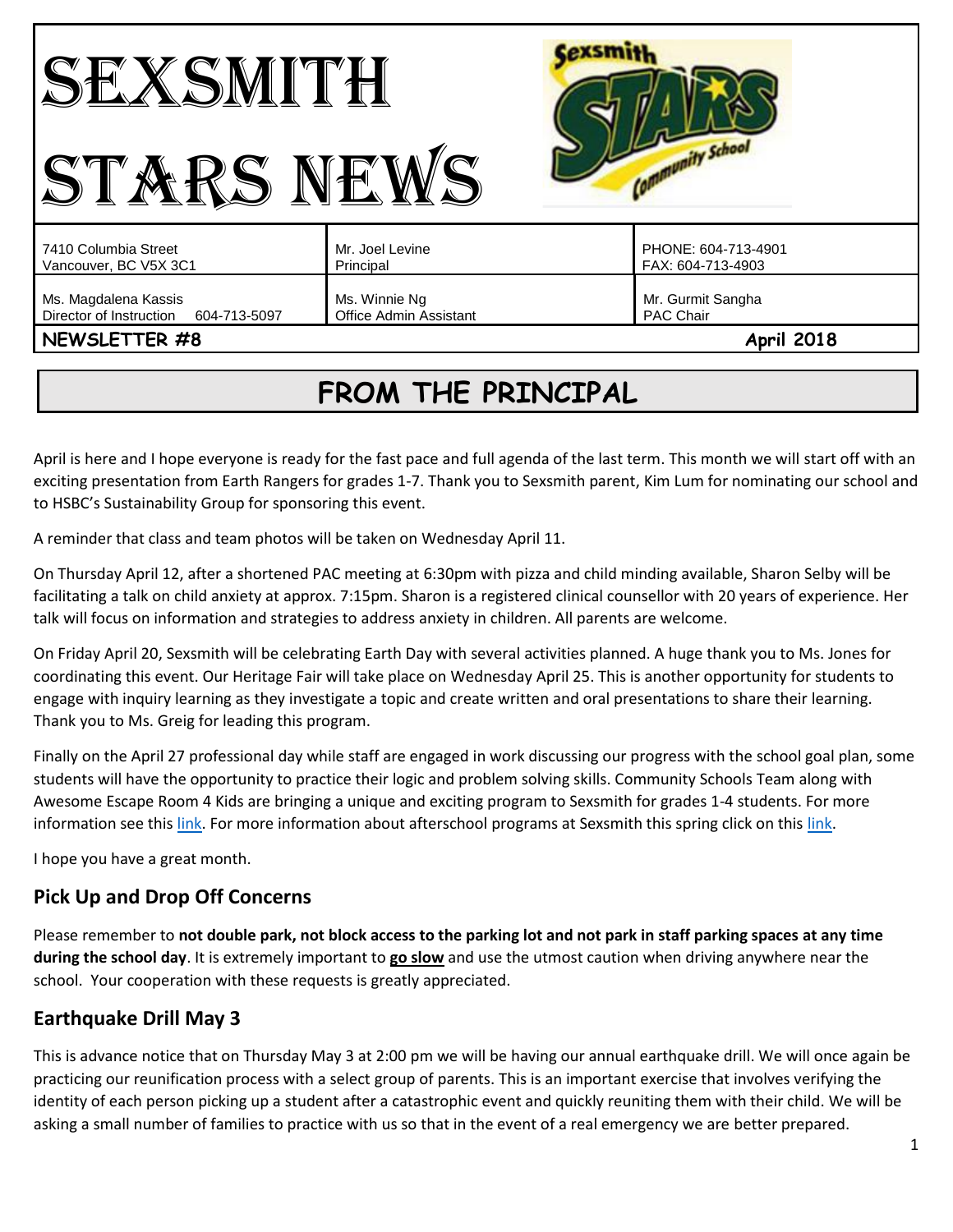# **Vancouver School Board Extended Absence Policy**

On occasion families may request that their child be absent from school for an extended period of time due to a family emergency, a family death, an opportunity to travel, temporary work out of the city, etc.

It is practice within Vancouver Schools that space be held for **up to 30 school days** at the written request of a parent/guardian. Families requesting an absence of more than 30 school days will be informed that space at the school/program cannot be held but that of course should space be available upon their return their child would be re-enrolled.

Please note that these absence requests are NOT the same as extended absences due to student health issues.

# **SACY Workshops for Parents and Caregivers (for more info on SACY [http://www.vsb.bc.ca/sacy\)](http://www.vsb.bc.ca/sacy)**

|              | Building Bridges with your Teen (grade 6 and 7 parents)     |                  |
|--------------|-------------------------------------------------------------|------------------|
| May 24, 2018 | Lord Byng Secondary                                         | 7-9 pm           |
|              | SACY Adult Tool Kit: Understanding Youth and Substance Use  |                  |
| May 31, 2018 | SACY Step Portable @ Tupper Secondary                       | $6:30 - 8:30$ pm |
|              | (Portable on the corner of Prince Edward St. and East 23rd) |                  |
|              |                                                             |                  |

Seating for all events is limited. Please register on Eventbrite: [www.sacy.eventbrite.ca](http://www.sacy.eventbrite.ca/)

## **Vancouver Chess School returns for the spring term**

#### JOIN US FOR A MAGICAL CHESS ADVENTURE!

This comprehensive and progressive program allows students to learn how to play chess in the optimal manner by gradually increasing complexity. Within 1.5 class hour we will teach our students different chess concepts, solve a large variety of tactical exercises, play practice games and tournaments. In addition, our students can use a wide range of our own unique on-line resources and software for homework, class material and games.

#### Why Chess?

- Enhance academic skills of reading and mathematics
- Improve your memory and concentration
- Boost your creativity and problem-solving skills
- Develop long term planning and foresight
- Foster critical thinking and life skills

Program Dates: 11 Wednesdays, April 11 – June 20. **Join any time!** 

Time: 3 pm  $-$  4:30 pm Room: Library Program Fees: \$15 per class paid in full upon registration

Register online at

<http://www.vanchess.ca/groups> ->Vancouver->Chess in Schools -> J.W. Sexsmith ES